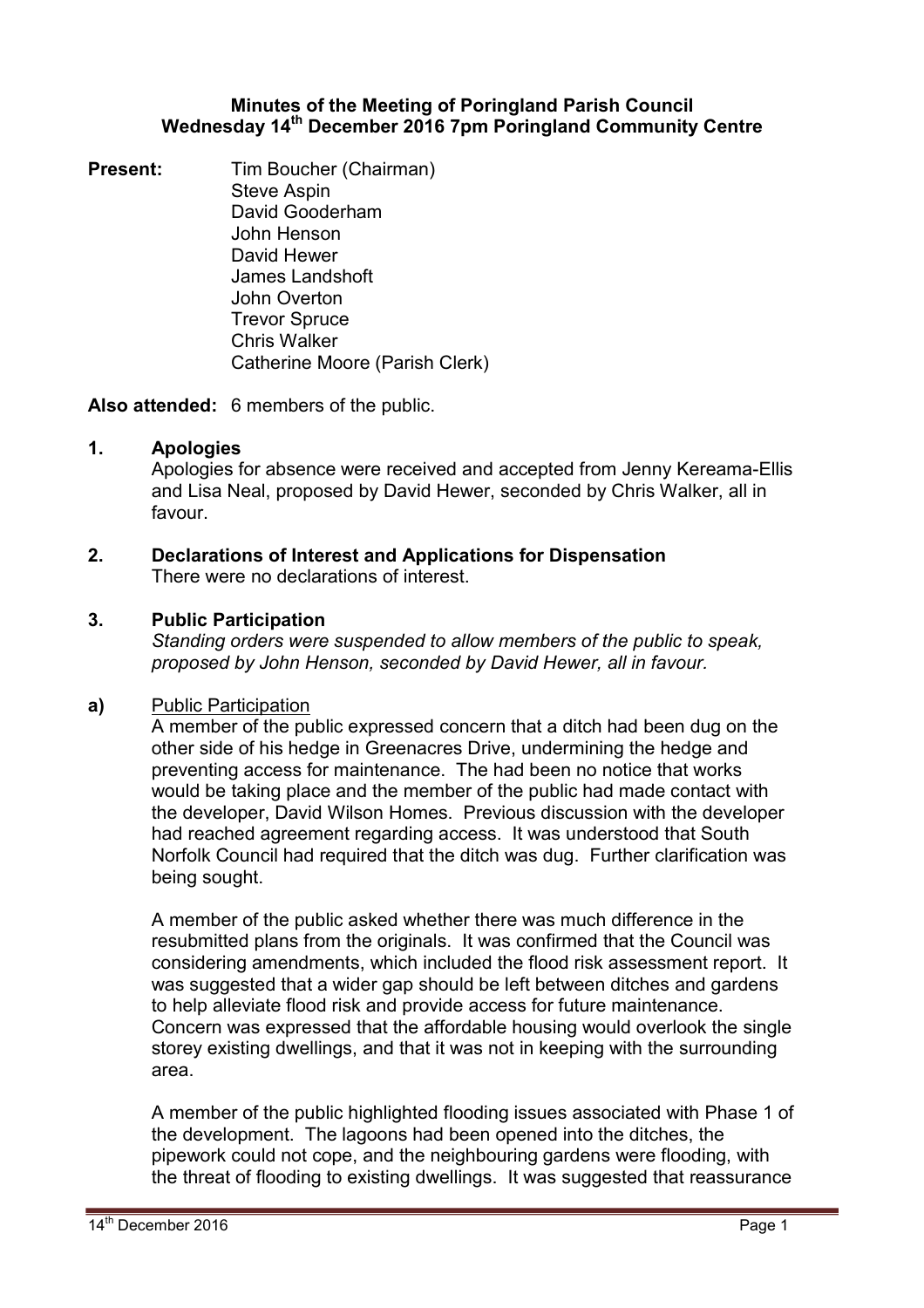should be given that this would not happen again, and that better site management would be put in place.

A member of the public asked when permission had been given for an additional twenty dwellings. It was confirmed that this was what the application under discussion was requesting, and that previously the outline permission was for 100 dwellings.

It was confirmed that the access road from Stoke Road was owned by the developers. The reason for installing a post and rail fence was not known.

*1 member of the public left the meeting.* 

*Standing orders were reinstated* 

#### **4. Planning**

- **a)**  Applications Received
- **i)**  2016/2388 Land north of Stoke Road: Full planning application for up to 120 dwellings (Phase 2), senior recreation space, children's play space and associated infrastructure (Amended).

David Gooderham had viewed the amended documents. He noted that the amendments had not addressed the issue of clustering of social housing which was contrary to the planning guidelines. This section of the site would overlook the existing 1 and 2 storey dwellings, which was demonstrated by the street scene supplied.

The off site drainage concerns had not been addressed. Although on-site measures were being proposed, together with one-off action in the immediate off-site area, the developer was not accepting any responsibility for run-off from the site appearing further downstream. There was no evidence to back up the calculation for the existing run-off which formed part of the flood risk assessment study and was used to demonstrate that the flow rate would not exceed this. An independent study to assess the flow rate was suggested. The need for street furniture and open space to be provided earlier than completion of the site, together with not allowing breaches of planning conditions, was noted.

It was **agreed** to continue to object to the application on the basis of:

- $\triangleright$  The unsustainable off-site drainage, and problems arising from run-off from the site.
- $\triangleright$  The continued clustering of social housing, and the impact that this would have on the properties on Stoke Road.
- $\triangleright$  Adherence to planning conditions.

Proposed by David Gooderham, seconded by John Henson, all in favour.

*4 members of the public left the meeting.* 

**ii)** 2016/2791 The Brambles, Heath Loke: Variation of condition 2 of permission 2015/0041 (Development of one detached four bedroom bungalow to the rear of The Brambles) – revised design to reduce the overall size of the property from 4 bedrooms to 3 bedrooms. Reposition of dwelling and garage.

**Clerk**